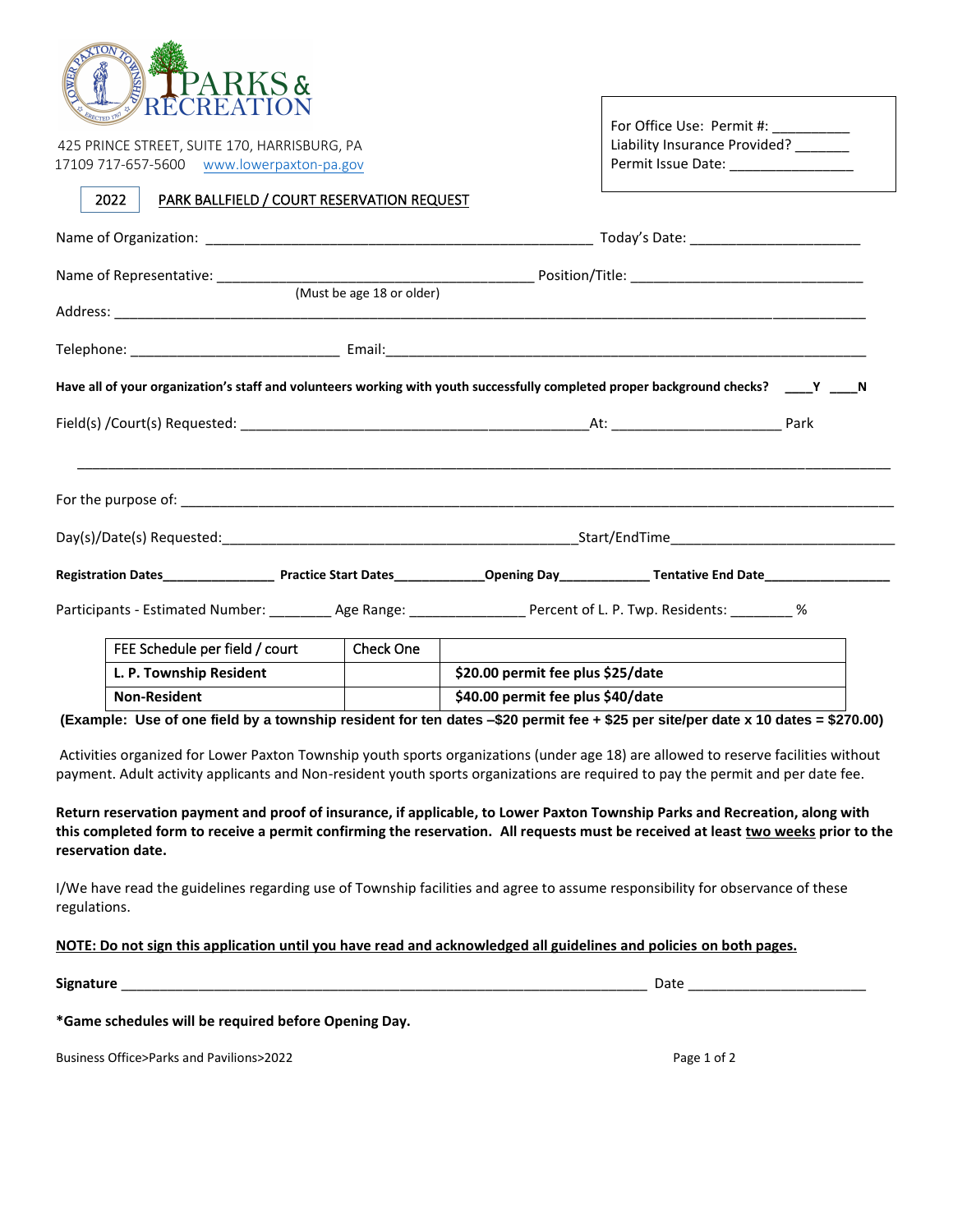# PARK BALLFIELD / COURT RESERVATION REQUEST (Continued)

# **CONDITIONS OF USE**

- 1. A signed certificate of general liability insurance naming Lower Paxton Township as additionally insured and carrying a minimum of \$1,000,000 per occurrence is required with reservation approval.
- 2. Applicant may not assign, sublet or transfer its rights or privileges to any other individual, group or organizations.
- 3. Refundable cancellations are those requested more than two weeks in advance of the reserved time.
- 4. In case of inclement weather, you may reschedule your event by calling the Parks & Recreation Department.
- 5. A field / court permit guarantees the use of that facility only, and does not guarantee the use of the adjacent park facilities, ballfields, courts, grounds or equipment. Ballfield / court lights are not included in the reservation fee.
- 6. No concessions shall operate on Township park property without the written approval of the Director of Parks and Recreation.
- 7. According to Park ordinance 132-4 D., merchandising, advertising, and placement of signs is not permitted in Township Parks without the written approval of the Director of Parks and Recreation.
- 8. Park facilities shall not be used for the financial gain of any individual(s) or a private commercial enterprise.
- 9. Special events for the purpose of fundraising (such as tournaments, 5K races, etc.) must be covered by a separate application and permit.
- 10. Any additional equipment (such as entertainment systems, animals, carnival and water activities) must be approved and noted on permit. Contact the Parks and Recreation Department for more information.
- 11. All applications for facilities are dependent upon the availability of the facilities. The Lower Paxton Board of Supervisors, the Parks and Recreation Department and other Township departments have prior right to schedule and use all facilities.

#### **HIGHLIGHTS OF PARK RULES & REGULATIONS**

- 1. Park hours: Dawn to dusk (lighted fields / courts until 10 pm)
- 2. Alcoholic beverages are prohibited. No person shall be under the influence of intoxicating drugs or alcohol.
- 3. Motorized vehicles speed limit is 15 mph. Parking is permitted in designated areas only. Washing and repairing of vehicles is prohibited. Only licensed vehicles with licensed operators are permitted.
- 4. Profane language is prohibited.

 $\overline{a}$ 

- 5. All pets must be on a leash no more than six feet long. Owners must clean up all animal waste deposited by their pets.
- 6. Place all refuse in containers provided.
- 7. **Only charcoal is permitted in park grills. GAS GRILLS ARE NOT PERMITTED WITHOUT WRITTEN PROOF OF LIABILITY INSURANCE. (Please contact the Parks and Recreation department for further information.)**
- 8. Gathering or removing any wood, turf, soil or any other materials at any park is prohibited, unless specifically permitted in writing by the Director of Parks and Recreation.
- 9. No person may hunt, trap or pursue wildlife in any park at any time.
- 10. Liability insurance for certain events or activities may be required by the Director of Parks and Recreation.

## **LOWER PAXTON TWP PARKS**

| <b>Hodges Heights Park</b><br><b>Brightbill Park</b><br><b>Centennial Acres Park</b><br><b>Hurley Fields</b><br><b>Forest Hills Park</b><br><b>Kings Crossing Park</b><br><b>George Park</b><br><b>Kohl Park</b> | <b>Koons Park</b><br><b>Lamplight Park</b><br><b>Lingle Park</b><br><b>Paxtonia Fields</b> | <b>Ranger Fields</b><br><b>Stray Winds Park</b> |
|------------------------------------------------------------------------------------------------------------------------------------------------------------------------------------------------------------------|--------------------------------------------------------------------------------------------|-------------------------------------------------|
|------------------------------------------------------------------------------------------------------------------------------------------------------------------------------------------------------------------|--------------------------------------------------------------------------------------------|-------------------------------------------------|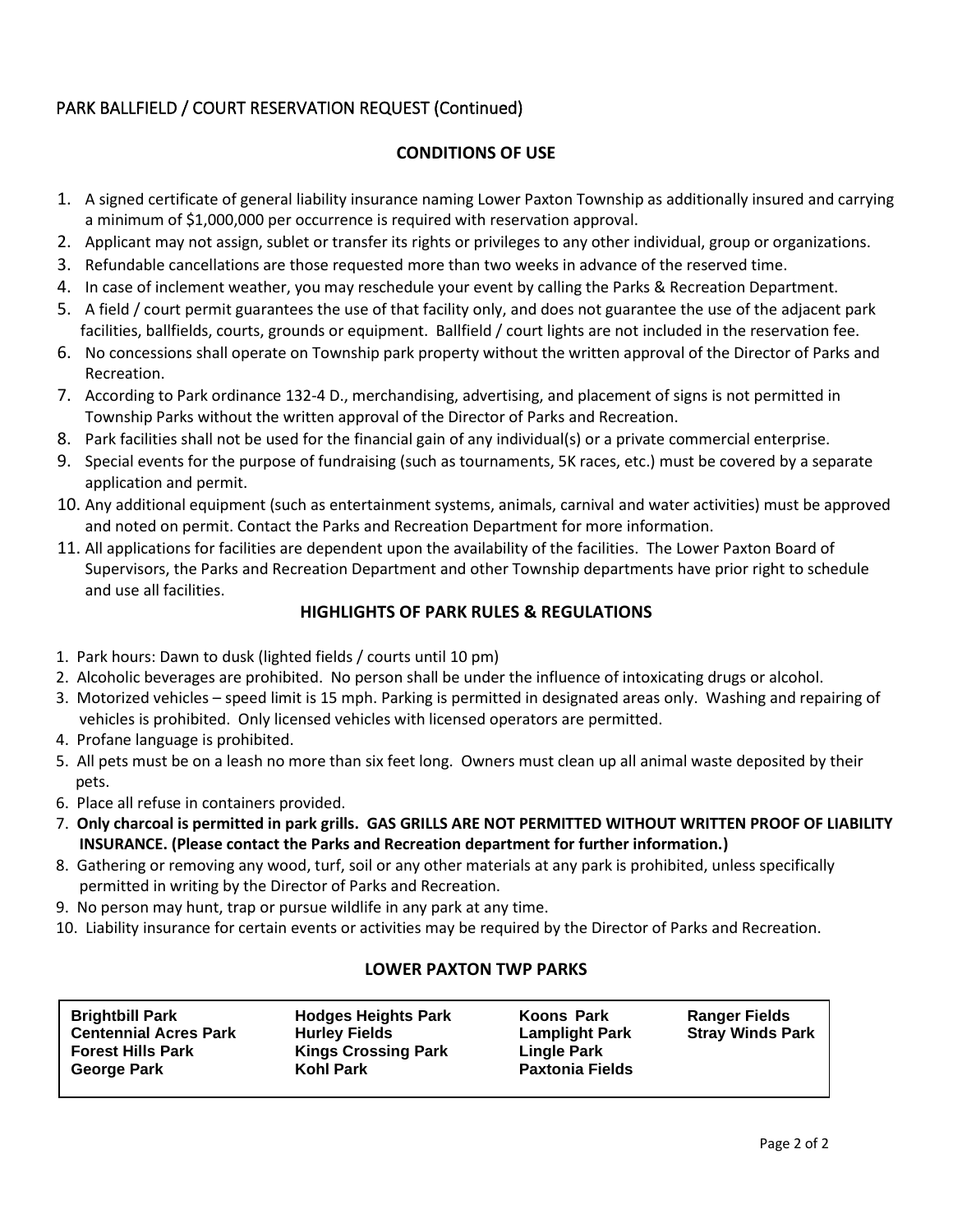#### **LOWER PAXTON TOWNSHIP PARKS AND RECREATION PARK BALL FIELDS & COURTS**

| <b>Brightbill</b><br>126 Carolyn St.         | Field #8<br>Field #9<br>Field #10<br>Field # 11<br><b>Field #15</b><br>Court #1<br>Court #2<br>Court #3<br>Court #1<br>Court #2<br>Court #3<br>Court #4<br>Small | Midget Baseball<br>Adult Softball (Santanna Field)<br>Pony Baseball<br>Tee-Ball<br>Pony Baseball<br><b>Basketball</b><br>Basketball<br>Basketball<br>Tennis<br>Tennis<br>Tennis<br>Tennis<br>Multi-Purpose Field          |
|----------------------------------------------|------------------------------------------------------------------------------------------------------------------------------------------------------------------|---------------------------------------------------------------------------------------------------------------------------------------------------------------------------------------------------------------------------|
| <b>Centennial</b>                            | Field #23                                                                                                                                                        | Multi-Purpose Field                                                                                                                                                                                                       |
| Acres                                        | Court #1                                                                                                                                                         | <b>Tennis</b>                                                                                                                                                                                                             |
| 4291 Continental Dr.                         | Court #2                                                                                                                                                         | Tennis                                                                                                                                                                                                                    |
|                                              | Court #1                                                                                                                                                         | Basketball                                                                                                                                                                                                                |
| <b>Forest Hills</b>                          | Field #22                                                                                                                                                        | Multi-Purpose Field                                                                                                                                                                                                       |
| 4100 Wimbledon Dr.                           | Court #1                                                                                                                                                         | Tennis                                                                                                                                                                                                                    |
|                                              | Court#1                                                                                                                                                          | <b>Basketball</b>                                                                                                                                                                                                         |
| George<br>300 N. Nyes Rd.                    | Field #25<br>Field #26<br>Field #27<br>Field #28<br>Field #29<br>Rink<br>Lot                                                                                     | <b>Full-Size Soccer Field</b><br>Intermediate Soccer Field<br>Teener/Multi-Purpose Field<br>Midget/Multi-Purpose Field<br>Multi-Purpose Field (above pavilion)<br><b>Hockey Rink</b><br>Parking Lot                       |
| <b>Hodges Heights</b><br>6617 Conway Rd.     | Field #14                                                                                                                                                        | Tee-Ball/Softball                                                                                                                                                                                                         |
| <b>Hurley Field</b>                          | Field #19                                                                                                                                                        | <b>Babe Ruth Baseball Field</b>                                                                                                                                                                                           |
| <b>Kings Crossing</b><br>1625 Buckingham Rd. | Field #24                                                                                                                                                        | Baseball/Multi-Purpose Field                                                                                                                                                                                              |
| Kohl<br>1050 Dowhower Rd.                    | Field #12<br>Field #13<br>Court #1<br>Court #2<br>Court #1<br>Court #1<br>Court #2<br>Court #1<br>Court #2                                                       | Smaller Softball (near tennis courts)<br>Larger Softball (far end of park)<br>Sand Volleyball (near parking lot)<br>Sand Volleyball (farthest from parking lot)<br>Basketball<br>Tennis<br>Tennis<br>Handball<br>Handball |